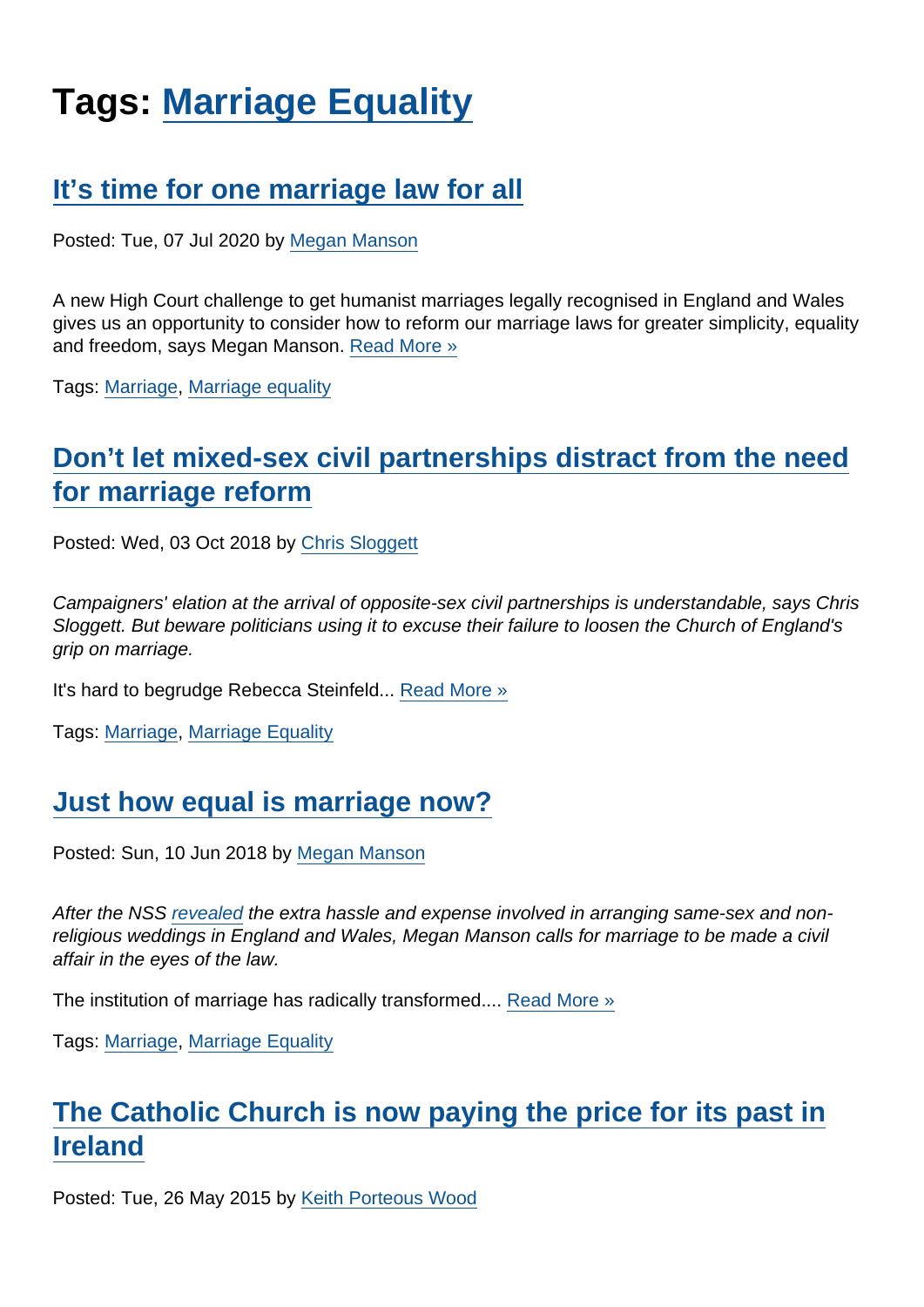NSS executive director Keith Porteous Wood welcomes the Irish referendum result on marriage equality and argues that the Catholic Church's appalling recent history in Ireland shows it deserves to be discredited- as it now has been, by the overwhelming referendum... [Read More »](https://www.secularism.org.uk/opinion/2015/05/the-catholic-church-is-now-paying-the-price-for-its-past-in-ireland)

Tags: [Ireland](https://www.secularism.org.uk/opinion/tags/Ireland), [Marriage Equality](https://www.secularism.org.uk/opinion/tags/Marriage+Equality)

# [Irish same-sex marriage – is the Church trying to blackmail](https://www.secularism.org.uk/opinion/2015/04/irish-same-sex-marriage-is-the-church-trying-to-blackmail-the-state) [the state?](https://www.secularism.org.uk/opinion/2015/04/irish-same-sex-marriage-is-the-church-trying-to-blackmail-the-state)

Posted: Fri, 17 Apr 2015 by [Keith Porteous Wood](https://www.secularism.org.uk/opinion/authors/852)

The Roman Catholic Church in Ireland has threatened to stop civil marriage registration if Irish law is changed to allow same sex marriages. Keith Porteous Wood argues that if it were to carry out its threat, it could inflict more harm on the Church than any... [Read More »](https://www.secularism.org.uk/opinion/2015/04/irish-same-sex-marriage-is-the-church-trying-to-blackmail-the-state)

Tags: [Catholic Church,](https://www.secularism.org.uk/opinion/tags/Catholic+Church) [Ireland](https://www.secularism.org.uk/opinion/tags/Ireland), [Marriage Equality](https://www.secularism.org.uk/opinion/tags/Marriage+Equality)

#### [On homophobia and racism](https://www.secularism.org.uk/opinion/2013/08/on-homophobia-and-racism)

Posted: Thu, 29 Aug 2013 by [Terry Sanderson](https://www.secularism.org.uk/opinion/authors/850)

Two weeks ago the Archbishop of Canterbury was in Monterrey, Mexico where he delivered a sermon to the effect that Anglicanism is standing on a precipice and risks falling into a "ravine of intolerance".

Mr Welby said the Church had to steer a course between,... [Read More »](https://www.secularism.org.uk/opinion/2013/08/on-homophobia-and-racism)

Tags: [Islam](https://www.secularism.org.uk/opinion/tags/Islam), [Marriage Equality](https://www.secularism.org.uk/opinion/tags/Marriage+Equality)

# [Same Sex Marriage Act - time to separate religion from](https://www.secularism.org.uk/opinion/2013/07/same-sex-marriage-act-time-to-separate-religion-from-politics) [politics](https://www.secularism.org.uk/opinion/2013/07/same-sex-marriage-act-time-to-separate-religion-from-politics)

Posted: Tue, 23 Jul 2013 by Keith Porteous Wood?

The Marriage (Same Sex Couples) Bill has passed with overwhelming support. It has done little more than re-brand civil partnerships, but symbolically its passing was a breath-taking moment of the zeitgeist, writes Keith Porteous Wood.

Even the leadership of... [Read More »](https://www.secularism.org.uk/opinion/2013/07/same-sex-marriage-act-time-to-separate-religion-from-politics)

Tags: [Church & State,](https://www.secularism.org.uk/opinion/tags/Church+&+State) [Marriage Equality](https://www.secularism.org.uk/opinion/tags/Marriage+Equality)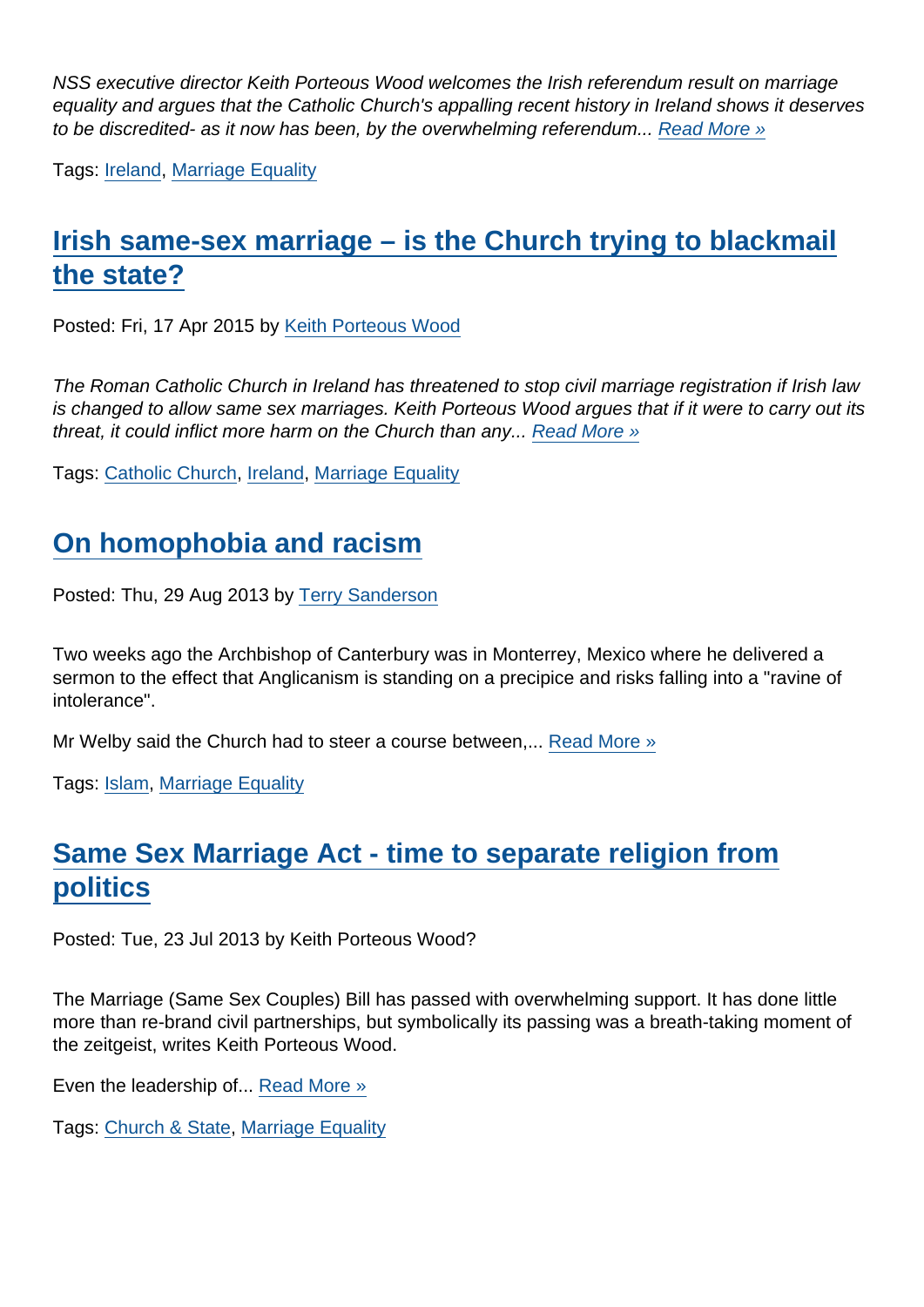# [The Same-Sex Marriage Bill delivers a blow to the bishops in](https://www.secularism.org.uk/opinion/2013/06/the-same-sex-marriage-bill-delivers-a-blow-to-the-bishops-in-the-house-of-lords) [the House of Lords](https://www.secularism.org.uk/opinion/2013/06/the-same-sex-marriage-bill-delivers-a-blow-to-the-bishops-in-the-house-of-lords)

Posted: Wed, 05 Jun 2013 by [Terry Sanderson](https://www.secularism.org.uk/opinion/authors/850)

So, the prospect of gay marriage took a mighty leap forward in the House of Lords this week as the intended "wrecking amendment" was itself wrecked by a steamrolling 242 majority against.

During the two-day debate leading up to the vote, their Lordships kept... [Read More »](https://www.secularism.org.uk/opinion/2013/06/the-same-sex-marriage-bill-delivers-a-blow-to-the-bishops-in-the-house-of-lords)

Tags: [Bishops](https://www.secularism.org.uk/opinion/tags/Bishops), [Church of England](https://www.secularism.org.uk/opinion/tags/Church+of+England), [House of Lords](https://www.secularism.org.uk/opinion/tags/House+of+Lords), [Marriage Equality](https://www.secularism.org.uk/opinion/tags/Marriage+Equality)

### [Better the muddle you know: Disestablishment and gay](https://www.secularism.org.uk/opinion/2013/06/better-the-muddle-you-know-disestablishment-and-gay-marriage) [marriage](https://www.secularism.org.uk/opinion/2013/06/better-the-muddle-you-know-disestablishment-and-gay-marriage)

Posted: Mon, 03 Jun 2013 by [Theo Hobson](https://www.secularism.org.uk/opinion/authors/966)

If, as looks very likely, gay marriage becomes law, the established Church will be opposed to the law of the land in a way that is surely unprecedented. The Church itself hinted at this last summer, hoping to dissuade the Government from moving ahead on the... [Read More »](https://www.secularism.org.uk/opinion/2013/06/better-the-muddle-you-know-disestablishment-and-gay-marriage)

Tags: [Church & State,](https://www.secularism.org.uk/opinion/tags/Church+&+State) [Marriage Equality](https://www.secularism.org.uk/opinion/tags/Marriage+Equality)

### [You can't do that – it's against my religion](https://www.secularism.org.uk/opinion/2013/05/you-cant-do-that-its-against-my-religion)

Posted: Fri, 31 May 2013 by [Margot Fernandez](https://www.secularism.org.uk/opinion/authors/934)

As the Same-Sex Marriage Bill reaches the House of Lords, Margot Fernandez writes about the American experience of religion trying to dictate the law.

"You can't get married – it's against my religion!"

That's pretty much a summary of the arguments against... [Read More »](https://www.secularism.org.uk/opinion/2013/05/you-cant-do-that-its-against-my-religion)

Tags: [Equality & Human Rights,](https://www.secularism.org.uk/opinion/tags/Equality+&+Human+Rights) [Marriage Equality,](https://www.secularism.org.uk/opinion/tags/Marriage+Equality) [USA](https://www.secularism.org.uk/opinion/tags/USA)

# [Catholic magazine says Same Sex Marriage Bill will](https://www.secularism.org.uk/opinion/2013/05/catholic-magazine-says-same-sex-marriage-bill-will-disestablish-the-church-of-england) [disestablish the Church of England](https://www.secularism.org.uk/opinion/2013/05/catholic-magazine-says-same-sex-marriage-bill-will-disestablish-the-church-of-england)

Posted: Wed, 29 May 2013 by [Terry Sanderson](https://www.secularism.org.uk/opinion/authors/850)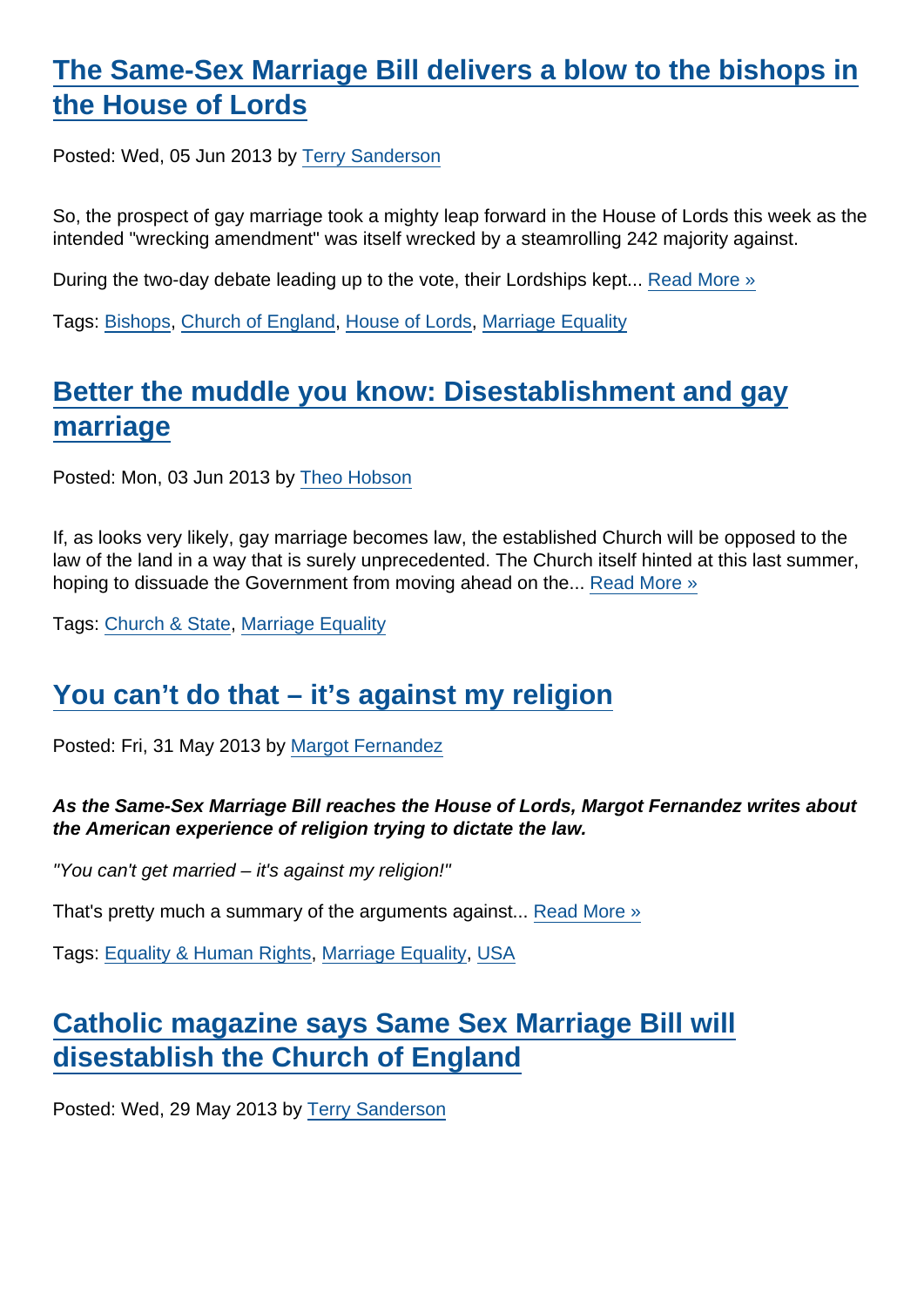The Catholic weekly magazine The Tablet carried an editorial in its 25 May edition predicting that the legalisation of gay marriage will weaken, if not completely end, the establishment of the Church of England.

The paper says that:

"It is as if the nation is... [Read More »](https://www.secularism.org.uk/opinion/2013/05/catholic-magazine-says-same-sex-marriage-bill-will-disestablish-the-church-of-england)

Tags: [Church of England,](https://www.secularism.org.uk/opinion/tags/Church+of+England) [Marriage Equality](https://www.secularism.org.uk/opinion/tags/Marriage+Equality)

# [Same-sex marriage – is Cameron's commitment wobbling?](https://www.secularism.org.uk/opinion/2013/05/same-sex-marriage-is-camerons-commitment-wobbling)

Posted: Thu, 16 May 2013 by [Terry Sanderson](https://www.secularism.org.uk/opinion/authors/850)

When the issue of same-sex marriage began to arise around the world, the Catholic Church foolishly decided that it would make opposition to it a main plank in its attempts to revive itself. Allied with the Religious Right in America it thought it had a real... [Read More »](https://www.secularism.org.uk/opinion/2013/05/same-sex-marriage-is-camerons-commitment-wobbling)

Tags: [Catholic Church,](https://www.secularism.org.uk/opinion/tags/Catholic+Church) [David Cameron,](https://www.secularism.org.uk/opinion/tags/David+Cameron) [Marriage Equality,](https://www.secularism.org.uk/opinion/tags/Marriage+Equality) [Pope](https://www.secularism.org.uk/opinion/tags/Pope)

### [Edward Leigh's Bill to put religious conscience opt-out into](https://www.secularism.org.uk/opinion/2013/02/edward-leighs-bill-to-put-religious-conscience-opt-out-into-equality-act-is-doomed) [Equality Act is doomed](https://www.secularism.org.uk/opinion/2013/02/edward-leighs-bill-to-put-religious-conscience-opt-out-into-equality-act-is-doomed)

Posted: Fri, 01 Feb 2013 by [Keith Porteous Wood](https://www.secularism.org.uk/opinion/authors/852)

By Keith Porteous Wood, executive director of the National Secular Society

A ten-minute rule [Bill](http://www.publications.parliament.uk/pa/cm201213/cmhansrd/cm130129/debtext/130129-0002.htm#13012946000001) — the Equality (Marriage) (Amendment) Bill — was introduced in the House of Commons on 29 January 2013. Its aim is to amend the Equality Act to add... [Read More »](https://www.secularism.org.uk/opinion/2013/02/edward-leighs-bill-to-put-religious-conscience-opt-out-into-equality-act-is-doomed)

Tags: [Equality & Human Rights,](https://www.secularism.org.uk/opinion/tags/Equality+&+Human+Rights) [LGBTQ rights,](https://www.secularism.org.uk/opinion/tags/LGBTQ+rights) [Marriage Equality](https://www.secularism.org.uk/opinion/tags/Marriage+Equality)

#### [French confrontation of church and state over gay marriage](https://www.secularism.org.uk/opinion/2012/12/french-confrontation-of-church-and-state-over-gay-marriage)

Posted: Thu, 13 Dec 2012 by [Catherine Le Fur](https://www.secularism.org.uk/opinion/authors/873)

By Catherine Le Fur

The Law Commission of the French parliament held a hearing on 29 November to listen to representations from six religious leaders (Catholic, Protestant, Jewish, Muslim, Orthodox and Buddhist) on the Government's plans to legalise same-sex... [Read More »](https://www.secularism.org.uk/opinion/2012/12/french-confrontation-of-church-and-state-over-gay-marriage)

Tags: [Catholic Church,](https://www.secularism.org.uk/opinion/tags/Catholic+Church) [France,](https://www.secularism.org.uk/opinion/tags/France) [Marriage Equality](https://www.secularism.org.uk/opinion/tags/Marriage+Equality)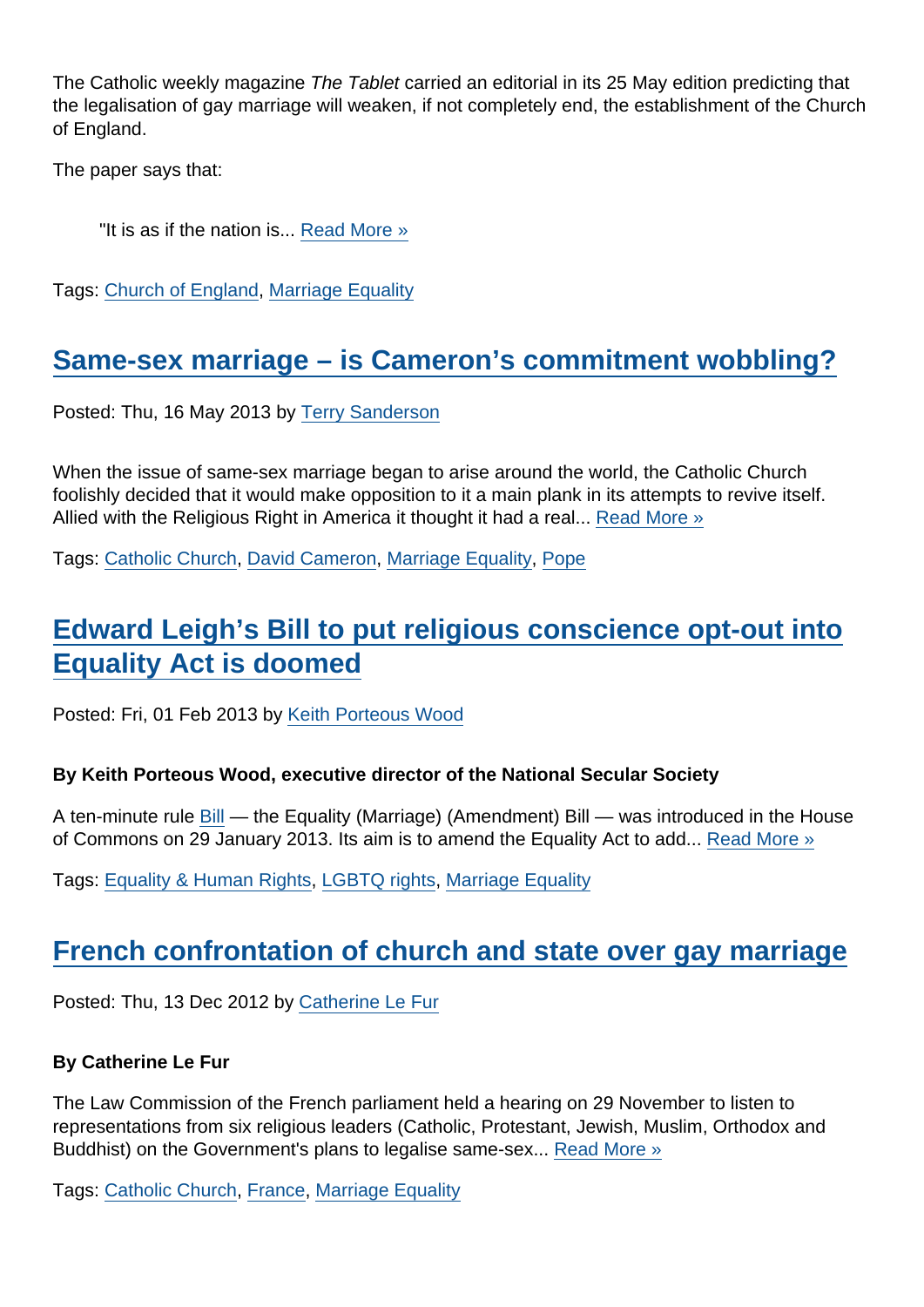# [Stonewall is right – the Cardinal is a bigot](https://www.secularism.org.uk/opinion/2012/11/stonewall-is-right-the-cardinal-is-a-bigot)

Posted: Fri, 02 Nov 2012 by [Terry Sanderson](https://www.secularism.org.uk/opinion/authors/850)

By Terry Sanderson, NSS President

The LGBT rights group Stonewall is under mounting attack for nominating Cardinal Keith O'Brien as "Bigot of the Year" at its awards ceremony this week.

Politicians – such as Alec Salmond – who are petrified of upsetting... [Read More »](https://www.secularism.org.uk/opinion/2012/11/stonewall-is-right-the-cardinal-is-a-bigot)

Tags: [Catholic Church,](https://www.secularism.org.uk/opinion/tags/Catholic+Church) [Equality & Human Rights,](https://www.secularism.org.uk/opinion/tags/Equality+&+Human+Rights) [LGBTQ rights,](https://www.secularism.org.uk/opinion/tags/LGBTQ+rights) [Marriage Equality](https://www.secularism.org.uk/opinion/tags/Marriage+Equality)

# [Are parliament's theocrats about to have their day?](https://www.secularism.org.uk/opinion/2012/09/are-parliaments-theocrats-about-to-have-their-day)

Posted: Mon, 10 Sep 2012 by [Terry Sanderson](https://www.secularism.org.uk/opinion/authors/850)

When the Conservative-led coalition Government came to power at the last election we braced ourselves for a raised profile for religion in matters of state.

What transpired, though, were several confrontations between religious groups and Mr Cameron's "modernising"... [Read More »](https://www.secularism.org.uk/opinion/2012/09/are-parliaments-theocrats-about-to-have-their-day)

Tags: ['Militant' secularism,](https://www.secularism.org.uk/opinion/tags/) [Church & State,](https://www.secularism.org.uk/opinion/tags/Church+&+State) [Community Cohesion](https://www.secularism.org.uk/opinion/tags/Community+Cohesion), [Discrimination](https://www.secularism.org.uk/opinion/tags/Discrimination), [Equality &](https://www.secularism.org.uk/opinion/tags/Equality+&+Human+Rights) [Human Rights](https://www.secularism.org.uk/opinion/tags/Equality+&+Human+Rights), [Marriage Equality](https://www.secularism.org.uk/opinion/tags/Marriage+Equality)

# [Gay marriage promised in Scotland – but Church wrangles](https://www.secularism.org.uk/opinion/2012/07/gay-marriage-promised-in-scotland-but-church-wrangles-concessions-in-schools) [concessions in schools](https://www.secularism.org.uk/opinion/2012/07/gay-marriage-promised-in-scotland-but-church-wrangles-concessions-in-schools)

Posted: Wed, 25 Jul 2012 by [Alistair McBay](https://www.secularism.org.uk/opinion/authors/853)

So, after one of the largest responses to a consultation ever recorded, the Scottish Government has announced that it intends to legislate to allow same sex marriage.

Aside from recognising the huge significance in this for a long oppressed section of the community,... [Read More »](https://www.secularism.org.uk/opinion/2012/07/gay-marriage-promised-in-scotland-but-church-wrangles-concessions-in-schools)

Tags: [Equality & Human Rights,](https://www.secularism.org.uk/opinion/tags/Equality+&+Human+Rights) [Faith Schools](https://www.secularism.org.uk/opinion/tags/Faith+Schools), [Marriage Equality](https://www.secularism.org.uk/opinion/tags/Marriage+Equality)

# [Why the Church must not win in this confrontation with the](https://www.secularism.org.uk/opinion/2012/06/why-the-church-must-not-win-in-this-confrontation-with-the-state) [state](https://www.secularism.org.uk/opinion/2012/06/why-the-church-must-not-win-in-this-confrontation-with-the-state)

Posted: Tue, 12 Jun 2012 by [Terry Sanderson](https://www.secularism.org.uk/opinion/authors/850)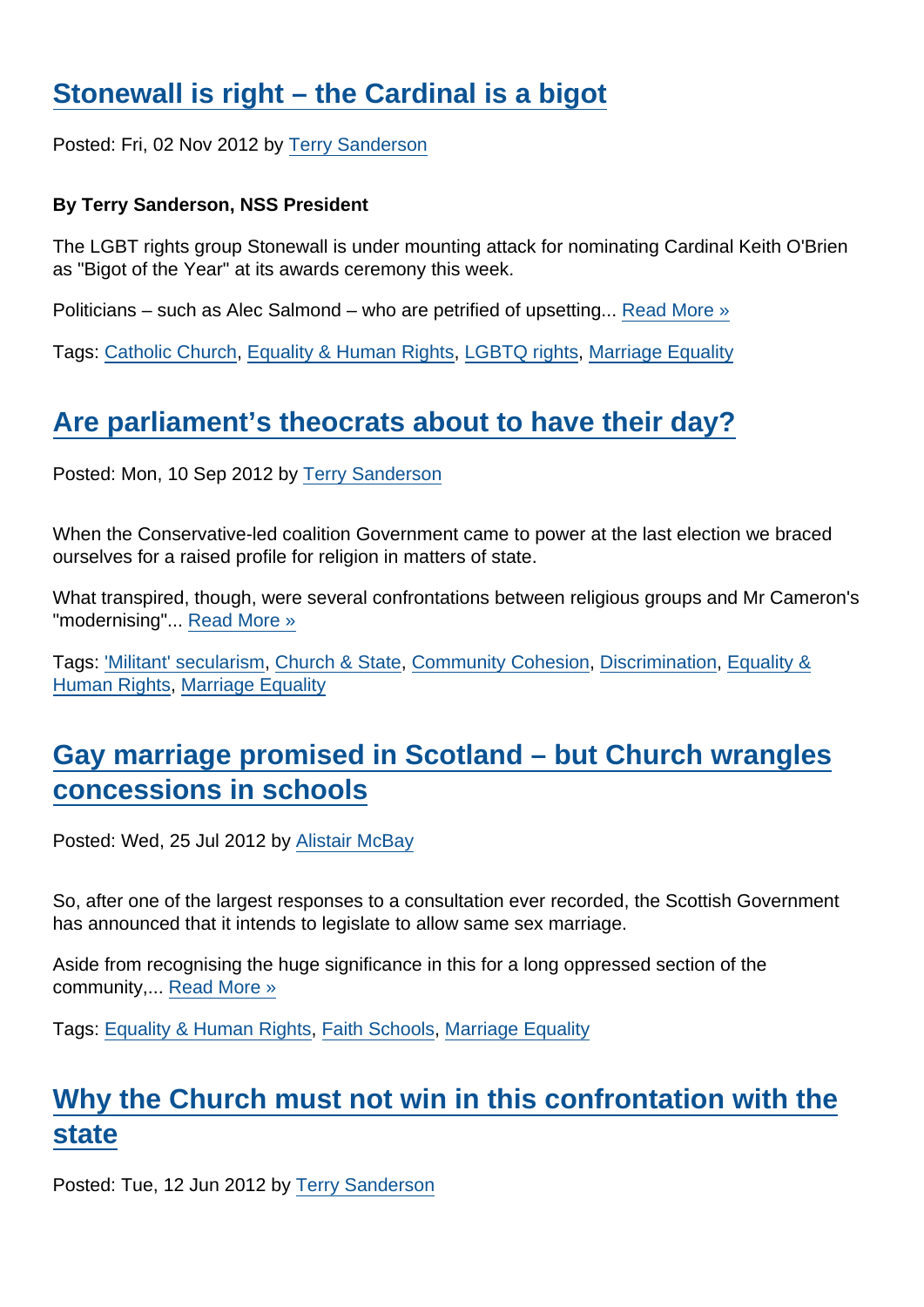The Church of England has thrown down the gauntlet to the Government over the issue of gay marriage.

The message is clear: "do as we say or there will be dire consequences."

Their response to the Government consultation on its intention to legalise civil marriages... [Read](https://www.secularism.org.uk/opinion/2012/06/why-the-church-must-not-win-in-this-confrontation-with-the-state) [More »](https://www.secularism.org.uk/opinion/2012/06/why-the-church-must-not-win-in-this-confrontation-with-the-state)

Tags: [Church & State,](https://www.secularism.org.uk/opinion/tags/Church+&+State) [Church of England,](https://www.secularism.org.uk/opinion/tags/Church+of+England) [Equality & Human Rights,](https://www.secularism.org.uk/opinion/tags/Equality+&+Human+Rights) [Marriage Equality,](https://www.secularism.org.uk/opinion/tags/Marriage+Equality) [Obama](https://www.secularism.org.uk/opinion/tags/Obama)

# [Advertising watchdog threatens to martyr Archbishop](https://www.secularism.org.uk/opinion/2012/05/advertising-watchdog-threatens-to-martyr-archbishop-cranmer-all-over-again) [Cranmer all over again](https://www.secularism.org.uk/opinion/2012/05/advertising-watchdog-threatens-to-martyr-archbishop-cranmer-all-over-again)

Posted: Mon, 14 May 2012 by [National Secular Society](https://www.secularism.org.uk/opinion/authors/855)

The rather eccentric Christian blogger [Archbishop Cranmer](http://archbishop-cranmer.blogspot.co.uk/) is under investigation by the Advertising Standards Authority after he reproduced an advertisement from the group "Coalition for Marriage" which is seeking to thwart the Government's plans to legalise... [Read More »](https://www.secularism.org.uk/opinion/2012/05/advertising-watchdog-threatens-to-martyr-archbishop-cranmer-all-over-again)

Tags: [Freedom of Expression](https://www.secularism.org.uk/opinion/tags/Freedom+of+Expression), [Marriage Equality](https://www.secularism.org.uk/opinion/tags/Marriage+Equality)

# [The battle against gay marriage causes deep divisions in](https://www.secularism.org.uk/opinion/2012/05/the-battle-against-gay-marriage-causes-deep-divisions-in-politics-and-religion) [politics and religion](https://www.secularism.org.uk/opinion/2012/05/the-battle-against-gay-marriage-causes-deep-divisions-in-politics-and-religion)

Posted: Wed, 02 May 2012 by [Tessa Kendall](https://www.secularism.org.uk/opinion/authors/869)

The Pope's representative in Britain has urged Roman Catholic leaders to form a united front with their Muslim and Jewish counterparts in his Church's latest attempt to prevent gay marriage.

The Catholic Church's position is causing ever-deeper rifts among... [Read More »](https://www.secularism.org.uk/opinion/2012/05/the-battle-against-gay-marriage-causes-deep-divisions-in-politics-and-religion)

Tags: [Equality & Human Rights,](https://www.secularism.org.uk/opinion/tags/Equality+&+Human+Rights) [Marriage Equality](https://www.secularism.org.uk/opinion/tags/Marriage+Equality)

# [Confrontation over gay marriage could change the](https://www.secularism.org.uk/opinion/2012/03/confrontation-over-gay-marriage-could-change-the-relationship-between-religion-and-the-state) [relationship between religion and the state](https://www.secularism.org.uk/opinion/2012/03/confrontation-over-gay-marriage-could-change-the-relationship-between-religion-and-the-state)

Posted: Wed, 07 Mar 2012 by [Terry Sanderson](https://www.secularism.org.uk/opinion/authors/850)

It's happening all around the world. An increasingly politicised Catholic Church is manufacturing confrontations with governments in an effort to increase its influence and revitalise its dwindling flocks.

It is clear from what the Pope has been saying over... [Read More »](https://www.secularism.org.uk/opinion/2012/03/confrontation-over-gay-marriage-could-change-the-relationship-between-religion-and-the-state)

Tags: [Equality & Human Rights,](https://www.secularism.org.uk/opinion/tags/Equality+&+Human+Rights) [Marriage Equality](https://www.secularism.org.uk/opinion/tags/Marriage+Equality)